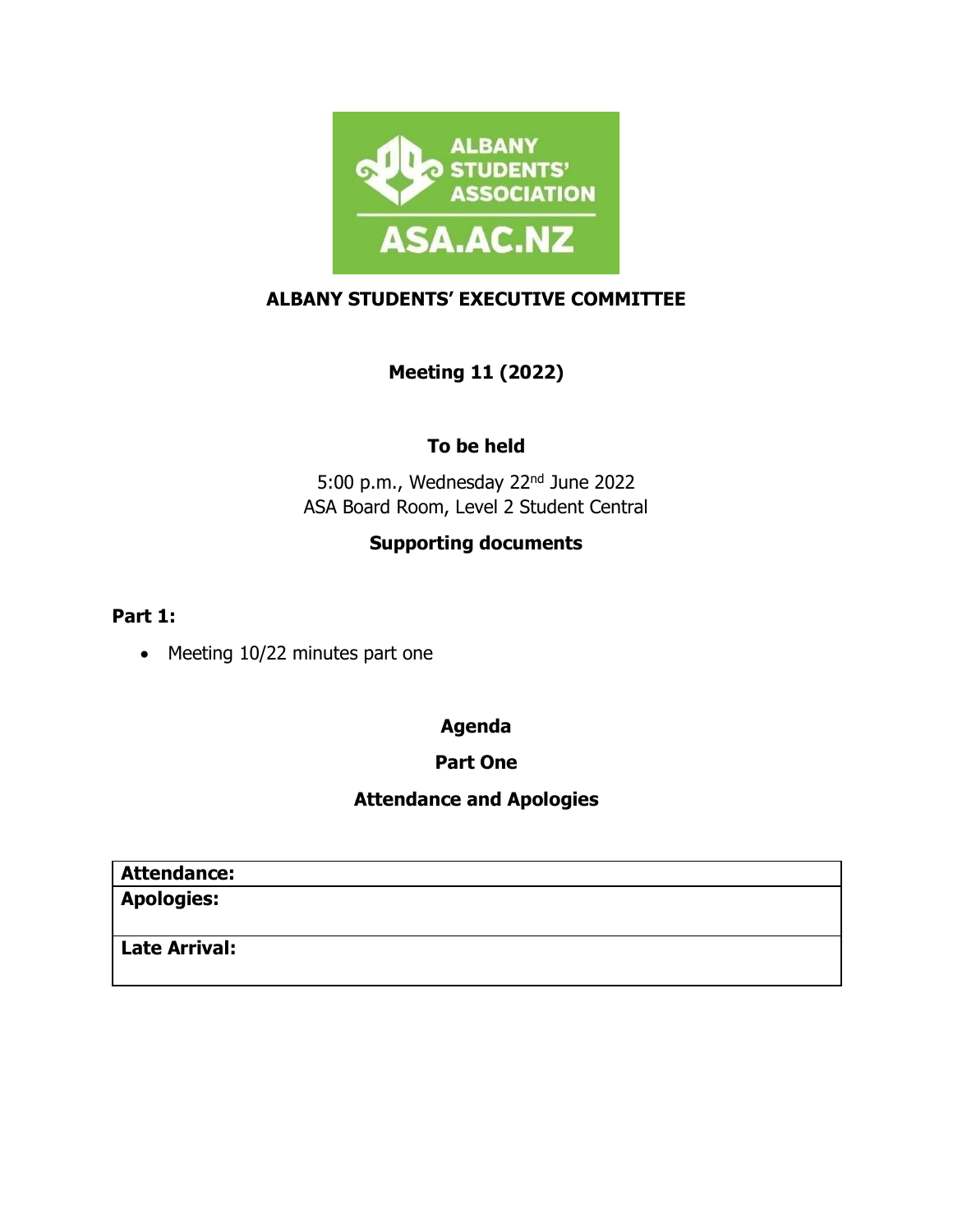#### MOTION: **01/11/2022**

"That the Albany Students' Association Inc. accept the meeting minutes for Thursday 09<sup>th</sup> June 2022 part one as a true and accurate record."

| Moved    |  |
|----------|--|
| Seconded |  |
| Carried  |  |

## **2) Matters arising from the last meeting**

3)

| MOTION: 02/11/2022                                                                   | Verbal report: President |  |
|--------------------------------------------------------------------------------------|--------------------------|--|
| "That the Albany Students' Association Inc. Executive Committee accepts the verbal   |                          |  |
| report of the President, Jake Law and approves that their honorarium of \$1194.60 is |                          |  |
| paid until reapproval at the next executive meeting."                                |                          |  |
|                                                                                      |                          |  |
| Moved                                                                                |                          |  |
| Seconded                                                                             |                          |  |
| Abstentions                                                                          |                          |  |
| Carried                                                                              |                          |  |

4)

| MOTION: 03/11/2022                                                                  | Verbal report: Vice President |  |
|-------------------------------------------------------------------------------------|-------------------------------|--|
| "That the Albany Students' Association Inc. Executive Committee accepts the verbal  |                               |  |
| report of the Vice-President, Marizaan Zwart, and approves that their honorarium of |                               |  |
| \$659.75 is paid until reapproval at the next executive meeting."                   |                               |  |
|                                                                                     |                               |  |
| Moved                                                                               |                               |  |
| Seconded                                                                            |                               |  |
| Abstentions                                                                         |                               |  |
| Carried                                                                             |                               |  |

1)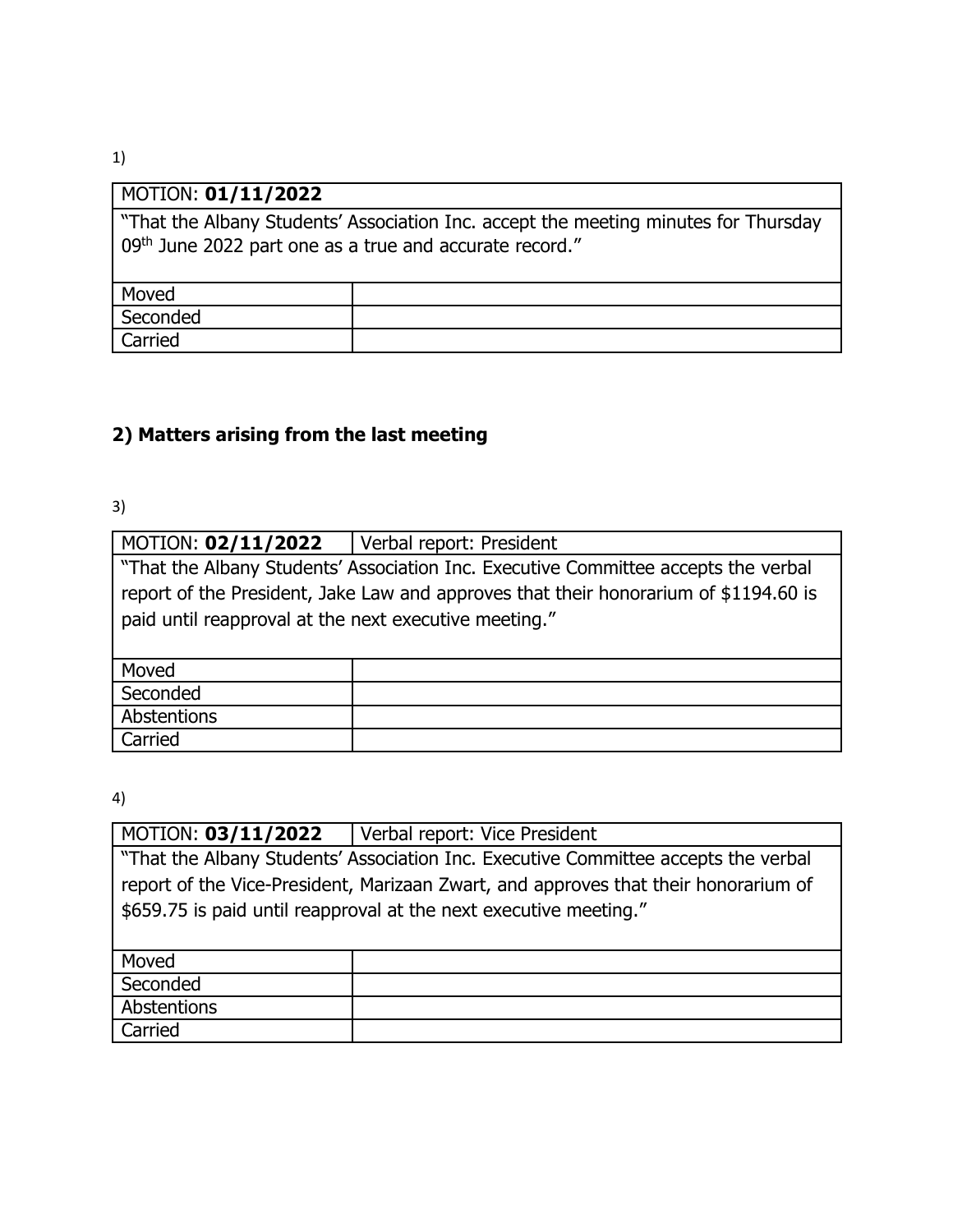5)

| MOTION: 04/11/2022                                                                                                                                                                                                                           | Verbal report: Welfare Officer |  |
|----------------------------------------------------------------------------------------------------------------------------------------------------------------------------------------------------------------------------------------------|--------------------------------|--|
| "That the Albany Students' Association Inc. Executive Committee accepts the verbal<br>report of the Welfare Officer, Angelo Fray, and approves that their honorarium of<br>\$281.41 is paid until reapproval at the next executive meeting." |                                |  |
| Moved                                                                                                                                                                                                                                        |                                |  |
| Seconded                                                                                                                                                                                                                                     |                                |  |
| Abstentions                                                                                                                                                                                                                                  |                                |  |
| Carried                                                                                                                                                                                                                                      |                                |  |
|                                                                                                                                                                                                                                              |                                |  |

6)

| MOTION: 05/11/2022                                                                    | Verbal report: Education Officer |  |
|---------------------------------------------------------------------------------------|----------------------------------|--|
| "That the Albany Students' Association Inc. Executive Committee accepts the verbal    |                                  |  |
| report of the Education Officer, Tristan Ferguson, and approves that their honorarium |                                  |  |
| of \$272.31 is paid until reapproval at the next executive meeting."                  |                                  |  |
|                                                                                       |                                  |  |
| Moved                                                                                 |                                  |  |
| Seconded                                                                              |                                  |  |
| Abstentions                                                                           |                                  |  |
| Carried                                                                               |                                  |  |

7)

| <b>MOTION: 06/11/2022</b>                                                          | Verbal report: Engagement Officer |  |
|------------------------------------------------------------------------------------|-----------------------------------|--|
| "That the Albany Students' Association Inc. Executive Committee accepts the verbal |                                   |  |
| report of the Engagement Officer, Michaela Futter, and approves that their         |                                   |  |
| honorarium of \$400.85 is paid until reapproval at the next executive meeting."    |                                   |  |
|                                                                                    |                                   |  |
| Moved                                                                              |                                   |  |
| Seconded                                                                           |                                   |  |
| Abstentions                                                                        |                                   |  |
| Carried                                                                            |                                   |  |